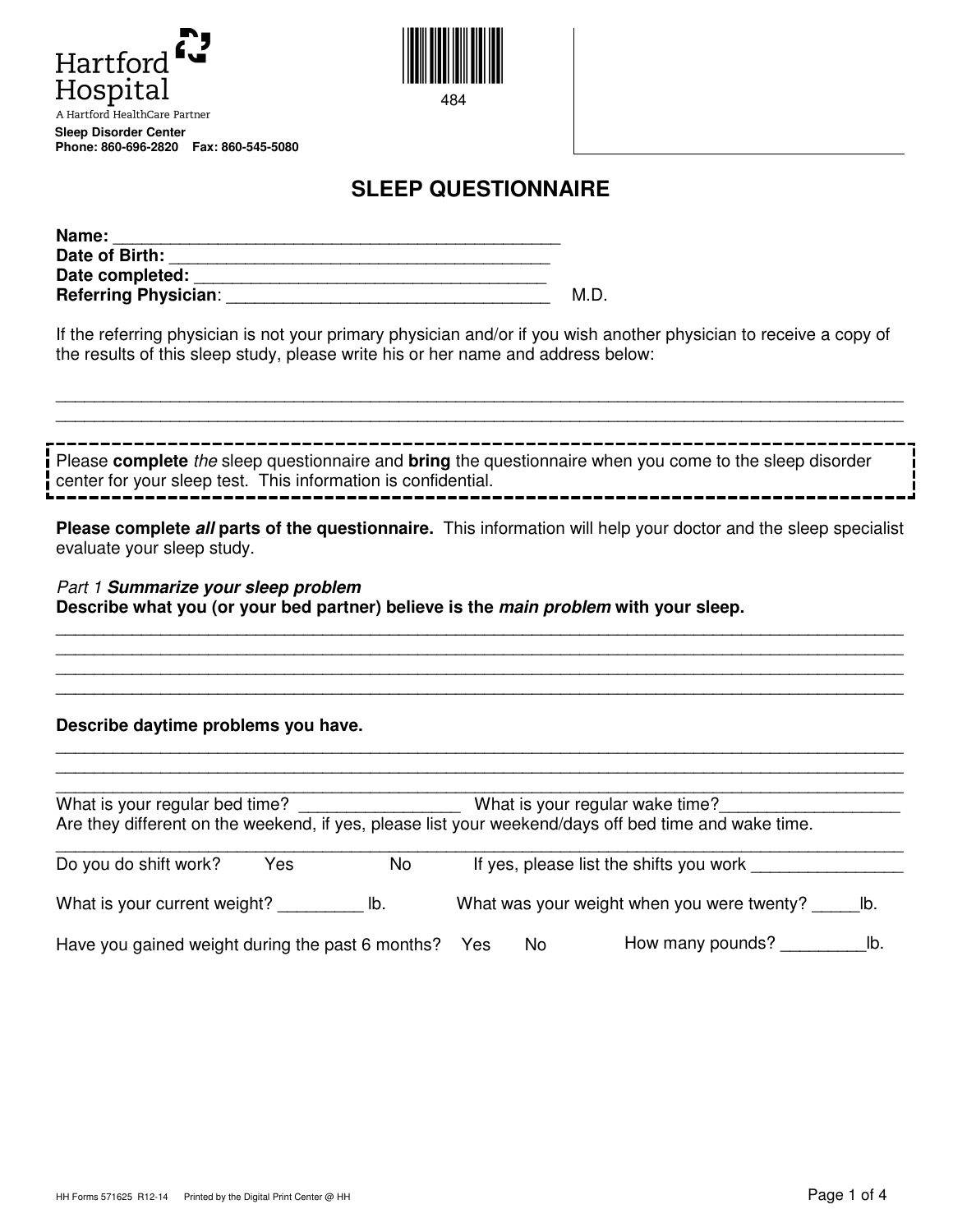



**Please list any health problems** (for example, high blood pressure, heart disease, diabetes, a thyroid condition, seizures, stroke, arthritis) that you are being treated for now or that you have been treated for in the past.

\_\_\_\_\_\_\_\_\_\_\_\_\_\_\_\_\_\_\_\_\_\_\_\_\_\_\_\_\_\_\_\_\_\_\_\_\_\_\_\_\_ \_\_\_\_\_\_\_\_\_\_\_\_\_\_\_\_\_\_\_\_\_\_\_\_\_\_\_\_\_\_\_\_\_\_\_\_\_\_\_\_\_ \_\_\_\_\_\_\_\_\_\_\_\_\_\_\_\_\_\_\_\_\_\_\_\_\_\_\_\_\_\_\_\_\_\_\_\_\_\_\_\_\_ \_\_\_\_\_\_\_\_\_\_\_\_\_\_\_\_\_\_\_\_\_\_\_\_\_\_\_\_\_\_\_\_\_\_\_\_\_\_\_\_\_

| Please list operations you have had (particularly sinus, nose, facial or throat surgery)                    |            |                          |    |
|-------------------------------------------------------------------------------------------------------------|------------|--------------------------|----|
| Prescription Medications (dose, frequency)                                                                  |            |                          |    |
|                                                                                                             |            |                          |    |
| <b>Other Medications:</b><br>$N =$ never or rarely $S =$ sometimes $A =$ often or always                    |            | <b>Check Best Answer</b> |    |
| Aspirin, buffered aspirin, enteric-coated aspirin (Ecotrin, Bufferin, etc.)                                 | N          | S                        | A  |
| For indigestion (antacids, Maalox, Riopan, Mylanta; H-2 blockers,<br>including Pepcid, Tagamet, Axid, etc.) | N          | S                        | A  |
| Nasal decongestants (Afrin, NeoSynephrine)                                                                  | N          | S                        | A  |
| Allergy or hay fever pills or tablets (including antihistamines)                                            | N          | S                        | A  |
| Sleeping pills (Somenex, Tylenol PM, etc.)                                                                  | N          | S                        | A  |
| Diet pills (prescription or non-prescription)<br>Name(s) of diet pills                                      | N          | S                        | A  |
| Non-prescription stimulants (NoDoz, Vivarin, caffeine tablets)                                              | N          | S                        | A  |
| Oxygen?                                                                                                     | <b>Yes</b> |                          | No |
| Have you had any sleep studies in the past?<br>When and where?                                              | Yes        |                          | No |

**N**= never or rarely **S**= ometimes **A** = often or always **Check Best Answer** 

| Do you <b>snore</b> during your sleep?                                 | N |   |
|------------------------------------------------------------------------|---|---|
| Is your snoring <i>loud</i> or does your snoring <i>bother others?</i> | N | A |
| Has anyone ever seen you <b>stop breathing</b> in your sleep?          | N | A |
| Does your nose block up when you lie down or try to sleep?             | N | A |
| Do you wake up choking or gasping for breath?                          | N |   |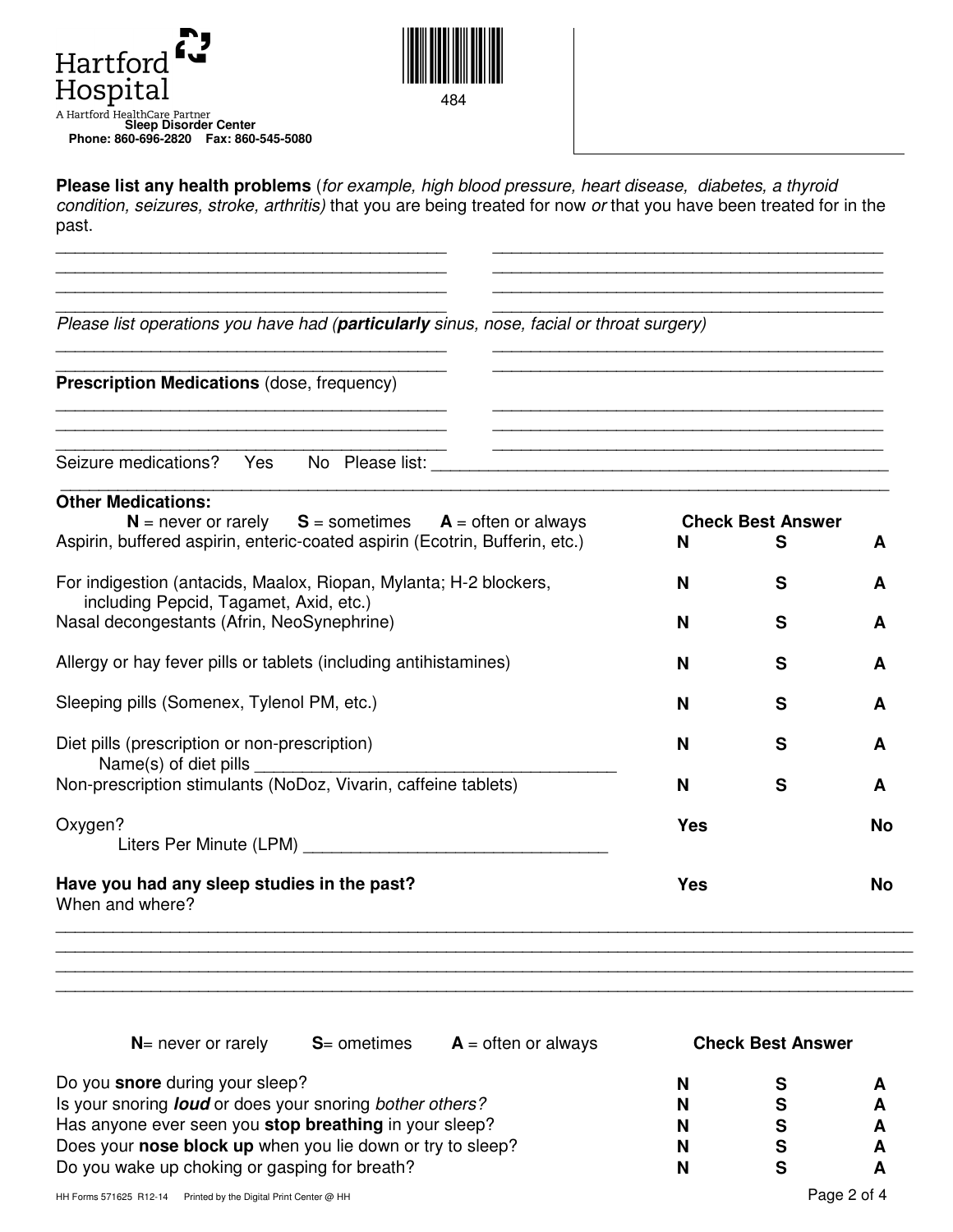

**Phone: 860-696-2820 Fax: 860-545-5080**



484

| Do you wake up with a sour taste in your mouth or with heartburn?     |  |  |
|-----------------------------------------------------------------------|--|--|
| Do you wake up at night wheezing or coughing?                         |  |  |
| Do you grind your teeth during sleep?                                 |  |  |
| Do you wake up with a headache in the morning?                        |  |  |
| Do you feel rested and alert after a full night's sleep?              |  |  |
| Do you have nightmares (frightening dreams)?                          |  |  |
| Do you see vivid, dream-like images or scenes (hallucinations) as you |  |  |
| fall asleep or as you wake up from regular sleep or naps?             |  |  |
| Do you feel weak or paralyzed as you wake up or fall asleep?          |  |  |
| Have you suddenly become weak when laughing at a joke or              |  |  |
| experiencing a very strong emotion (anger, fright)?                   |  |  |

\_\_\_\_\_\_\_\_\_\_\_\_\_\_\_\_\_\_\_\_\_\_\_\_\_\_\_\_\_\_\_\_\_\_\_\_\_\_\_\_\_\_\_\_\_\_\_\_\_\_\_\_\_\_\_\_\_\_\_\_\_\_\_\_\_\_\_\_\_\_\_\_\_\_\_\_\_\_\_\_\_\_\_\_\_\_\_\_\_\_ \_\_\_\_\_\_\_\_\_\_\_\_\_\_\_\_\_\_\_\_\_\_\_\_\_\_\_\_\_\_\_\_\_\_\_\_\_\_\_\_\_\_\_\_\_\_\_\_\_\_\_\_\_\_\_\_\_\_\_\_\_\_\_\_\_\_\_\_\_\_\_\_\_\_\_\_\_\_\_\_\_\_\_\_\_\_\_\_\_\_ \_\_\_\_\_\_\_\_\_\_\_\_\_\_\_\_\_\_\_\_\_\_\_\_\_\_\_\_\_\_\_\_\_\_\_\_\_\_\_\_\_\_\_\_\_\_\_\_\_\_\_\_\_\_\_\_\_\_\_\_\_\_\_\_\_\_\_\_\_\_\_\_\_\_\_\_\_\_\_\_\_\_\_\_\_\_\_\_\_\_ \_\_\_\_\_\_\_\_\_\_\_\_\_\_\_\_\_\_\_\_\_\_\_\_\_\_\_\_\_\_\_\_\_\_\_\_\_\_\_\_\_\_\_\_\_\_\_\_\_\_\_\_\_\_\_\_\_\_\_\_\_\_\_\_\_\_\_\_\_\_\_\_\_\_\_\_\_\_\_\_\_\_\_\_\_\_\_\_\_\_

Did your sleep problem begin after a specific event? Yes NoPlease explain below:

| How do you sleep when you are away, compared to sleeping at home?<br>$\Box$ Worse<br>$\square$ Same<br>$\Box$ Better                                                                                                        |     |              |     |
|-----------------------------------------------------------------------------------------------------------------------------------------------------------------------------------------------------------------------------|-----|--------------|-----|
| How often do you fall asleep in places other than your bedroom?                                                                                                                                                             | N   | S            |     |
| Do thoughts race through you mind when you try to fall asleep?                                                                                                                                                              |     | S            |     |
| Do you worry about things when you are trying to fall asleep?                                                                                                                                                               | N   | S            | A   |
| Do you feel sad and depressed, when you are trying to fall asleep?                                                                                                                                                          | N   | S            | A   |
| Do you have trouble falling asleep because or <b>aches and pains</b> ?                                                                                                                                                      | N   | S            | A   |
| Does light disturb your ability to fall asleep?                                                                                                                                                                             | N   | $\mathbf{s}$ | A   |
| Does noise interfere with your ability to fall asleep?                                                                                                                                                                      | N   | S            | A   |
| Do you ever feel a restlessness of your legs, (nervous legs; a creeping or<br>crawling sensation in your legs), while you are lying in bed before<br>sleep or when you wake up?<br>How many times per week does this occur? | N   | S            | A   |
| 0<br>$3 - 4$<br>2<br>$5 - 6$<br>always<br>Do arm movements or leg movements arouse you from sleep?                                                                                                                          | N   | S            |     |
| How many times do you wake up at night and then go back to sleep?<br>$6 - 7$<br>$8 - 10$<br>$2 - 3$<br>4-5<br>>10<br>0                                                                                                      |     |              |     |
| Do bodily pains disturb you sleep? If yes, where?                                                                                                                                                                           | Yes |              | No. |